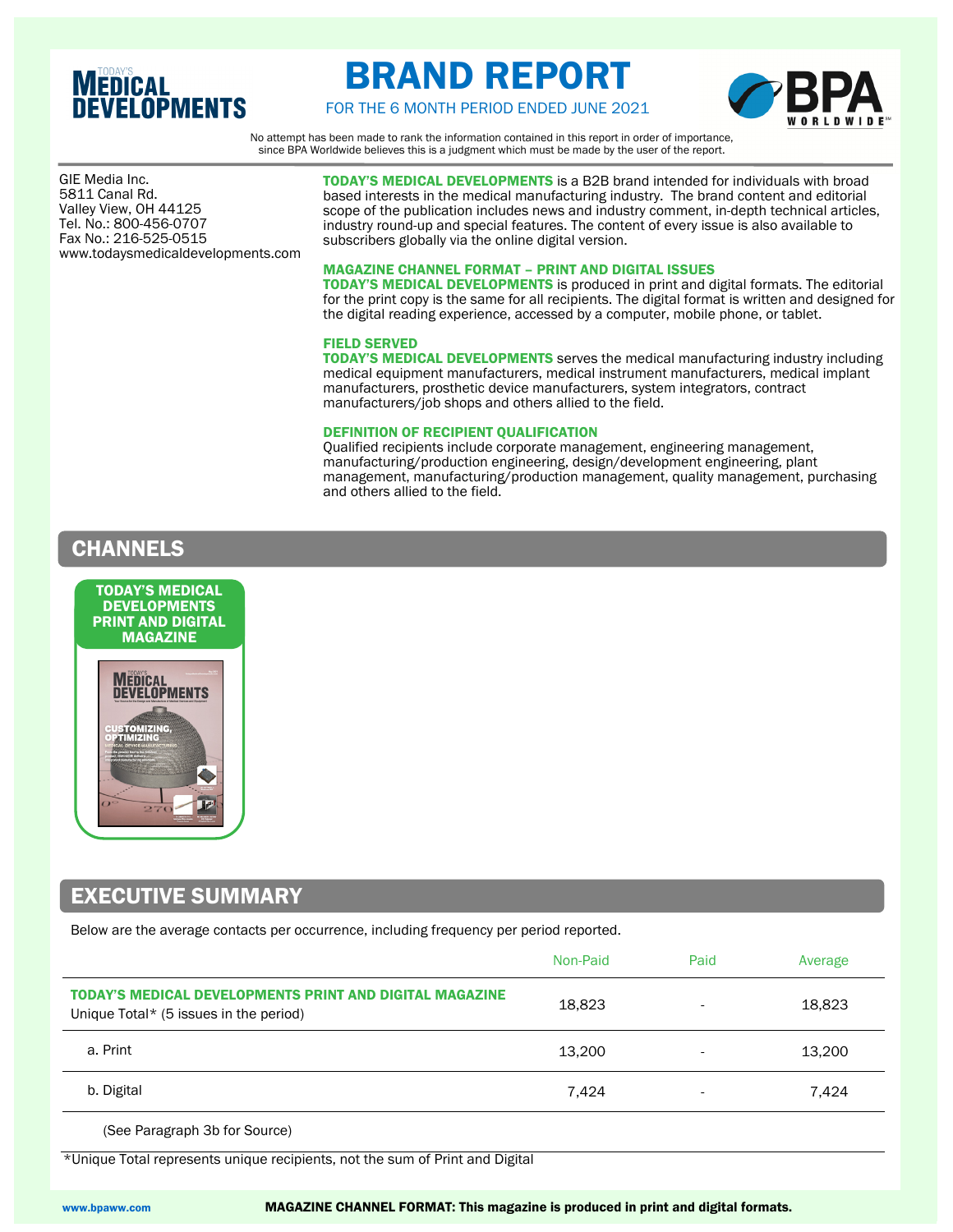| <b>AVERAGE NON-QUALIFIED CIRCULATION</b>  |                          |
|-------------------------------------------|--------------------------|
| Non-Qualified<br>Not Included Elsewhere   | Copies                   |
| <b>Other Paid Circulation</b>             | $\overline{\phantom{a}}$ |
| Advertiser and Agency                     | 1,345                    |
| Allocated for Trade Shows and Conventions | $\overline{\phantom{a}}$ |
| All Other                                 | 568                      |
| <b>TOTAL</b>                              | 1,913                    |
|                                           |                          |

|                                     |                          | <b>Total Qualified</b>   |                          | <b>Qualified Non-Paid</b> | <b>Oualified Paid</b>    |                          |
|-------------------------------------|--------------------------|--------------------------|--------------------------|---------------------------|--------------------------|--------------------------|
| Qualified<br>Circulation            | Copies                   | Percent                  | Copies                   | Percent                   | Copies                   | Percent                  |
| Individual                          | 18.277                   | 97.1                     | 18,277                   | 97.1                      | $\overline{\phantom{a}}$ | $\overline{a}$           |
| Sponsored Individually<br>Addressed | $\overline{\phantom{a}}$ | $\sim$                   | $\overline{\phantom{a}}$ | $\overline{\phantom{a}}$  | $\overline{\phantom{a}}$ | $\overline{\phantom{a}}$ |
| <b>Membership Benefit</b>           | $\qquad \qquad -$        | $\overline{\phantom{a}}$ | $\qquad \qquad -$        | $\overline{\phantom{a}}$  | $\overline{\phantom{a}}$ | $\sim$                   |
| Multi-Copy Same<br>Addressee        | 546                      | 2.9                      | 546                      | 2.9                       | $\overline{\phantom{a}}$ | $\overline{\phantom{a}}$ |
| Single Copy Sales                   | $\overline{\phantom{a}}$ | $\overline{\phantom{a}}$ | $\qquad \qquad -$        | $\overline{\phantom{a}}$  | $\overline{\phantom{a}}$ | $\overline{a}$           |
| <b>TOTAL QUALIFIED CIRCULATION</b>  | 18,823                   | 100.0                    | 18,823                   | 100.0                     | ۰                        |                          |

|        |                                                                                         | Unique Total Qualified* |
|--------|-----------------------------------------------------------------------------------------|-------------------------|
| 13,200 | 7,325                                                                                   | 18,816                  |
| 13,200 | 7,385                                                                                   | 18,829                  |
| 13,200 | 7,450                                                                                   | 18,817                  |
| 13.200 | 7,475                                                                                   | 18,826                  |
| 13,200 | 7,487                                                                                   | 18,829                  |
|        | *Unique Total Qualified represents unique recipients, not the sum of Print and Digital. |                         |

| <b>Primary Business</b>                                         | Unique<br>Total<br>Oualified* | Percent<br>of Total | Print  | Digital | Corporate<br>Management | Design/<br>Development<br>Engineering,<br>Engineering<br>Management | Manufacturing/<br>Production<br>Management,<br>Plant<br>Management,<br>Manufacturing/<br>Production<br>Engineering,<br>(Note 1) | Purchasing | Other Job<br><b>Functions</b><br>Allied to the<br>Field |
|-----------------------------------------------------------------|-------------------------------|---------------------|--------|---------|-------------------------|---------------------------------------------------------------------|---------------------------------------------------------------------------------------------------------------------------------|------------|---------------------------------------------------------|
| <b>Medical Manufacturer</b><br>(Equipment, Instrument, Implant) | 10,436                        | 55.4                | 7.709  | 3,766   | 3,224                   | 3,756                                                               | 3,213                                                                                                                           | 144        | 99                                                      |
| <b>Prosthetic Device Manufacturer</b>                           | 822                           | 4.4                 | 611    | 283     | 427                     | 159                                                                 | 220                                                                                                                             | 14         | $\overline{2}$                                          |
| Systems Integrator                                              | 437                           | 2.3                 | 338    | 99      | 106                     | 208                                                                 | 108                                                                                                                             | 3          | 12                                                      |
| Contract Manufacturer/Job Shop                                  | 6,417                         | 34.1                | 4,502  | 2,624   | 2,752                   | 1,368                                                               | 2,121                                                                                                                           | 129        | 47                                                      |
| Others Allied to the Field                                      | 714                           | 3.8                 | 40     | 703     | 209                     | 205                                                                 | 59                                                                                                                              | 17         | 224                                                     |
| <b>UNIQUE TOTAL QUALIFIED</b><br><b>CIRCULATION*</b>            | 18,826                        | 100.0               | 13,200 | 7,475   | 6,718                   | 5,696                                                               | 5,721                                                                                                                           | 307        | 384                                                     |
| <b>PERCENT</b>                                                  | 100.0                         |                     | 70.1   | 39.7    | 35.7                    | 30.3                                                                | 30.4                                                                                                                            | 1.6        | 2.0                                                     |

\*Unique Total Qualified represents unique recipients, not the sum of Print and Digital. Note 1: Includes Quality Management.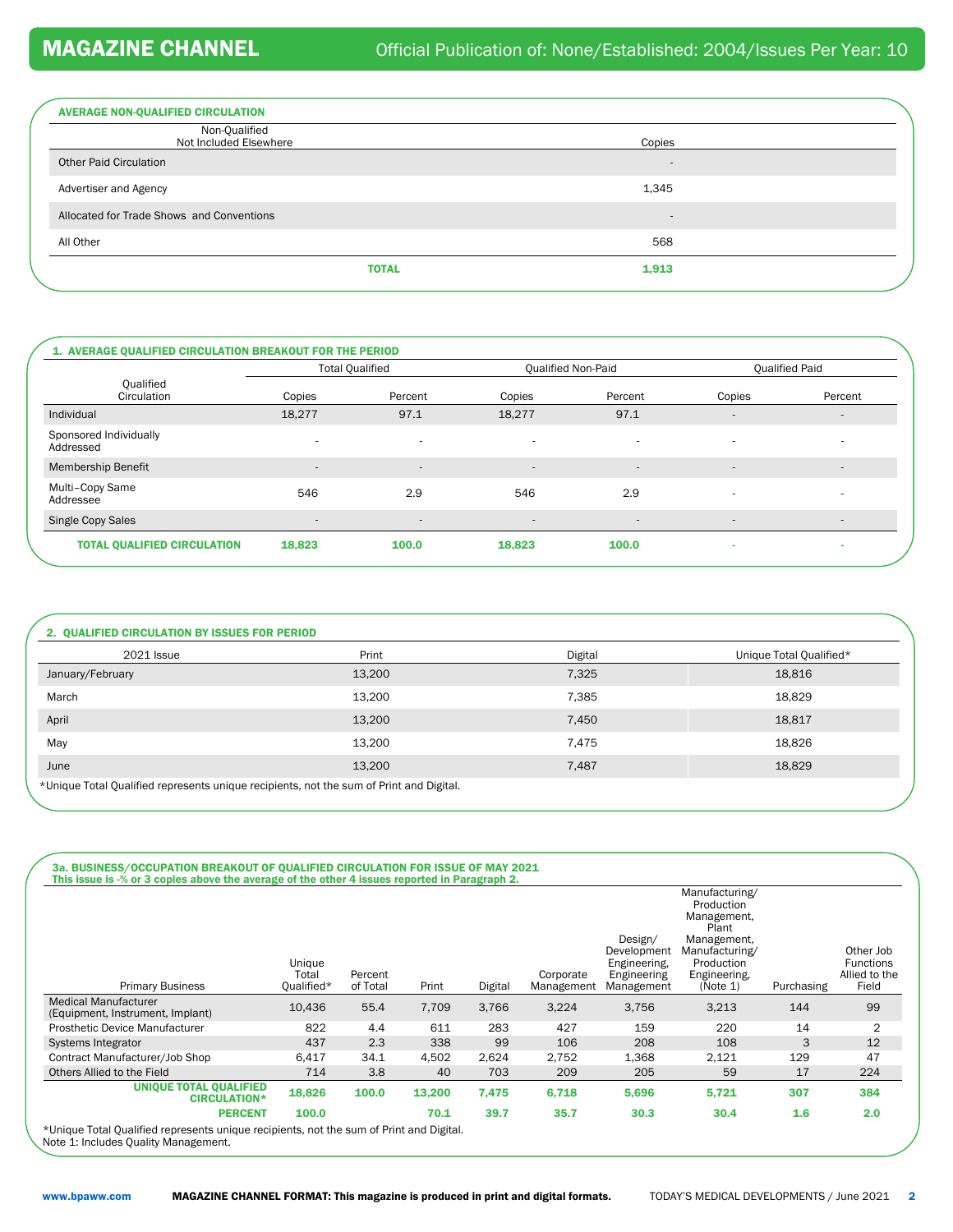#### 3a. Breakout of Qualified Circulation of Primary Business

|   | <b>Primary Business</b>                                            | Total<br>Qualified | Percent<br>of Total |
|---|--------------------------------------------------------------------|--------------------|---------------------|
| А | <b>Medical Manufacturer</b><br>(Equipment, Instrument,<br>Implant) | 10.436             | 55.4                |
| в | Prosthetic Device Manufacturer                                     | 822                | 4.4                 |
| C | Systems Integrator                                                 | 437                | 2.3                 |
| D | Contract Manufacturer/Job Shop                                     | 6.417              | 34.1                |
| F | Others Allied to the Field                                         | 714                | 3.8                 |
|   |                                                                    |                    |                     |



#### 3a. Breakout of Qualified Circulation by Function

|   | Function                                                                                                                     | Total<br>Oualified | Percent<br>of Total |
|---|------------------------------------------------------------------------------------------------------------------------------|--------------------|---------------------|
| A | Corporate Management                                                                                                         | 6718               | 35.7                |
| B | Design/Development<br>Engineering, Engineering<br>Management                                                                 | 5696               | 30.3                |
| C | Manufacturing/Production<br>Management, Plant<br>Management, Manufacturing/<br>Production Engineering, Quality<br>Management | 5721               | 30.4                |
| D | Purchasing                                                                                                                   | 307                | 1.6                 |
| E | Other Job Functions Allied to<br>the Field                                                                                   | 384                | 2.0                 |
|   |                                                                                                                              |                    |                     |



#### 3b. QUALIFICATION SOURCE BREAKOUT OF QUALIFIED CIRCULATION FOR ISSUE OF MAY 2021

|                                                                                         | <b>Qualified Within</b>  |                          |                          |                          |                          |                            |                          |
|-----------------------------------------------------------------------------------------|--------------------------|--------------------------|--------------------------|--------------------------|--------------------------|----------------------------|--------------------------|
| <b>Qualification Source</b>                                                             | 1 year                   | 2 years                  | 3 years                  | Print                    | Digital                  | Unique Total<br>Qualified* | Percent                  |
| Direct Request:                                                                         | 14,049                   | 2,142                    | $\blacksquare$           | 10,565                   | 7,475                    | 16,191                     | 86.0                     |
| Request from recipient's company:<br>II.                                                | $\overline{\phantom{0}}$ | $\blacksquare$           | $\blacksquare$           | $\blacksquare$           | $\blacksquare$           | $\overline{\phantom{0}}$   |                          |
| III. Membership Benefit:                                                                | $\blacksquare$           | $\blacksquare$           | $\blacksquare$           |                          | $\blacksquare$           |                            | $\blacksquare$           |
| IV. Communication (other than request):                                                 | $\blacksquare$           | $\blacksquare$           | $\blacksquare$           | $\blacksquare$           | $\blacksquare$           | $\blacksquare$             |                          |
| <b>TOTAL</b> - Sources other than above (listed alphabetically):<br>V.                  | 2,635                    | $\blacksquare$           | $\blacksquare$           | 2,635                    | $\blacksquare$           | 2,635                      | 14.0                     |
| **Association rosters and directories                                                   | 369                      | $\sim$                   | ۰                        | 369                      | $\sim$                   | 369                        | 2.0                      |
| **Business directories                                                                  | 2,266                    | $\overline{\phantom{a}}$ | $\overline{\phantom{a}}$ | 2,266                    | $\overline{\phantom{a}}$ | 2,266                      | 12.0                     |
| Manufacturer's, distributor's, and wholesaler's lists                                   | ۰                        | $\sim$                   | ۰                        | ۰                        | $\overline{\phantom{a}}$ | ٠                          | ٠                        |
| Other sources                                                                           | $\overline{\phantom{a}}$ | $\overline{\phantom{a}}$ | $\overline{\phantom{a}}$ | $\overline{\phantom{a}}$ | $\overline{\phantom{a}}$ | $\overline{\phantom{a}}$   | $\overline{\phantom{a}}$ |
| Single Copy Sales:<br>VI.                                                               | $\blacksquare$           | $\blacksquare$           |                          | $\overline{\phantom{0}}$ | $\blacksquare$           | $\blacksquare$             | $\blacksquare$           |
| <b>UNIQUE TOTAL QUALIFIED CIRCULATION*</b>                                              | 16,684                   | 2,142                    |                          | 13,200                   | 7,475                    | 18,826                     | 100.0                    |
| <b>PERCENT</b>                                                                          | 88.6                     | 11.4                     | ۰                        | 70.1                     | 39.7                     | 100.0                      |                          |
| *Unique Total Qualified represents unique recipients, not the sum of Print and Digital. |                          |                          |                          |                          |                          |                            |                          |

\*\*See Additional Data

#### 3c. MAILING ADDRESS BREAKOUT OF QUALIFIED CIRCULATION FOR ISSUE OF MAY 2021

| <b>Mailing Address</b>                                                                  | Print                    | Digital                  | Unique Total Qualified*  | Percent |
|-----------------------------------------------------------------------------------------|--------------------------|--------------------------|--------------------------|---------|
| Individuals by name and title and/or function                                           | 12,654                   | 7,475                    | 18,280                   | 97.1    |
| Individuals by name only                                                                | $\overline{\phantom{a}}$ |                          |                          |         |
| Titles or functions only                                                                | $\overline{a}$           | $\overline{a}$           | $\overline{\phantom{a}}$ | -       |
| Company names only                                                                      | ۰.                       |                          |                          | ۰       |
| Multi-Copy Same Addressee copies                                                        | 546                      | $\overline{a}$           | 546                      | 2.9     |
| Single Copy Sales                                                                       |                          | $\overline{\phantom{a}}$ |                          |         |
| UNIQUE TOTAL QUALIFIED CIRCULATION*                                                     | 13.200                   | 7.475                    | 18,826                   | 100.0   |
| *Unique Total Qualified represents unique recipients, not the sum of Print and Digital. |                          |                          |                          |         |